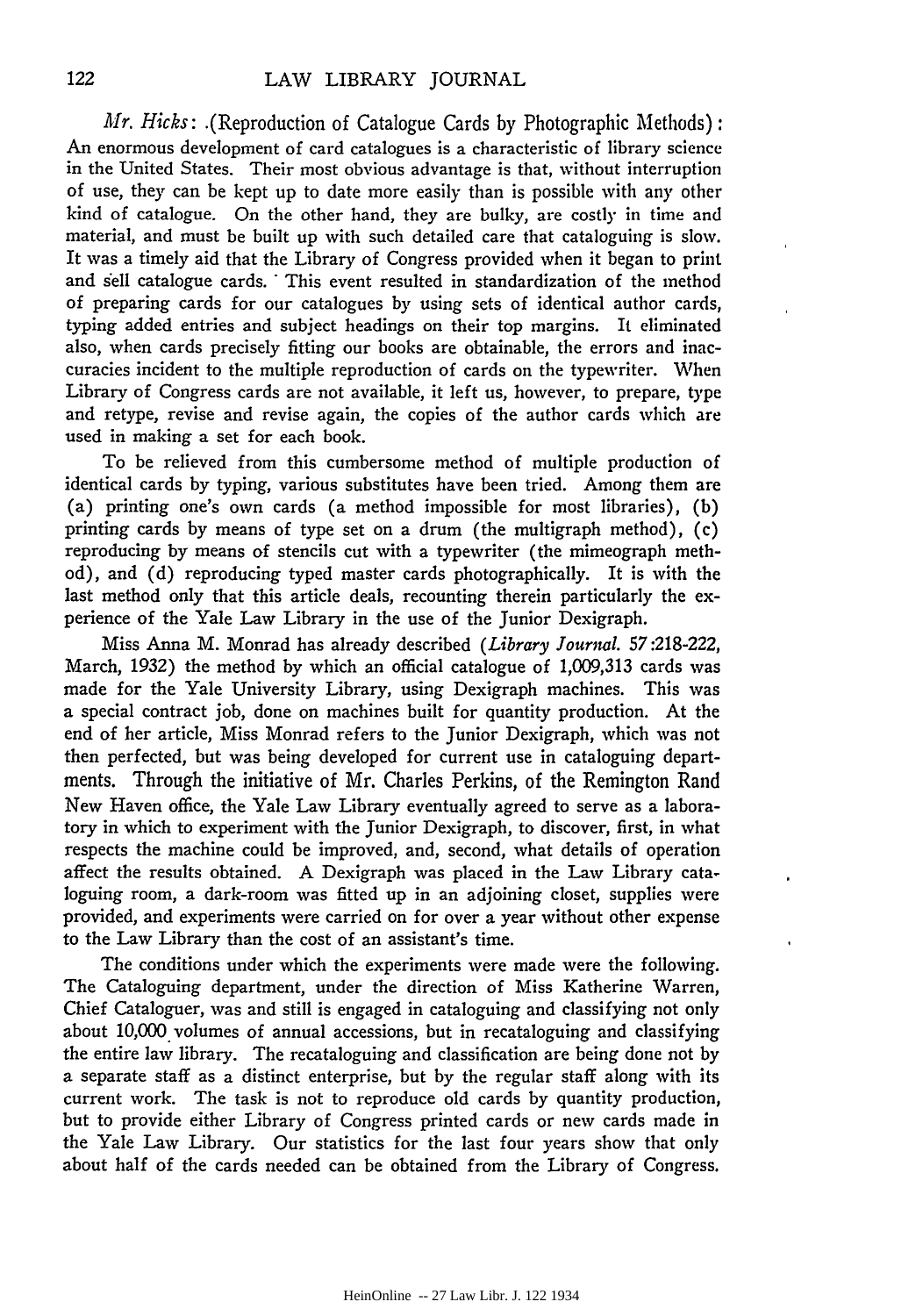The remainder we bad been making on the typewriter. Could we use the Dexigraph as a substitute for the typewriter in the regular work of the Cataloguing Department? Would it be equally simple and flexible in use, and could we economically produce cards good enough to file in our public catalogue along with printed and typed cards? These were the questions which had to be answered.

The results at first were not reassuring. The color of the cards was bad, there were shadows and streaks, letters at the ends of lines were lost in the photographic process, the finished cards curled, and when headings were typed on them, the ink would not dry. All of these difficulties were, however, largely overcome by the combined efforts of the Remington Rand Company and the Law Library staff. The Dexigraph itself was improved, and we learned how to use it, noting by experience the things that must or must not be done. On December 15, 1933, we signed a contract for a year's rental of the Dexigraph and equipment, revocable at the end of three months.. When that time arrived, we purchased the equipment (except the camera itself), and now consider that the Junior Dexigraph is a regular part of our cataloguing facilities. If no unforeseen difficulties develop, we shall continue to use it.

In order to understand what is involved in this photographic method of reproducing cards, it will be necessary to describe, first, the equipment and supplies needed, and second, the process followed in the Yale Law Library.

## EQUIPMENT AND SuPPLIES

The Junior Dexigraph which we are using is a fixed focus camera, with adjustable shutter. In size, it is  $33\frac{1}{2}$  inches long,  $19\frac{1}{2}$  inches high, and  $18\frac{1}{4}$  inches ·wide, being therefore small enough to stand on an ordinary desk. In construction, it is as simple as the old Kodak box camera. In front of the camera box is a reversible copy-plate, black on one side, and white on the other, to be used when photographing dark or light cards respectively. Cards are held in position by a hinged glass cover. Light is furnished by an attached mercury vapor tube. In the door of the camera box is a sleeve through which the hand is thrust so that sensitized cards may be fed to the lens without exposing 'them to light. The camera is operated as follows:- While the left hand is placing the card to bephotographed on the illuminated copy table under the lens, the operator's right hand, working through the rubber sleeve, removes a sensitized card from the magazine inside the camera and places it in the aperture window, directly in line with the lens, where a hinged cover holds the card flat. The left hand then presses the shutter lever to make the exposure.

The camera is rented at a cost of \$12.00 a month. We are satisfied with the Company's plan of renting rather than selling, because the lessor agrees to "keep the equipment in working order and make all necessary repairs," except those caused "by accident, fire, water, misuse, theft or neglect." It is understood also that improved parts, or even a complete new improved camera will be substituted without expense to the library, if they are produced by experiments carried on in the Company's laboratories.

If preferred, the exposed sensitized cards may be developed in a Dexigraph Developing Box. With this Box, the Yale Law Library has had no experience.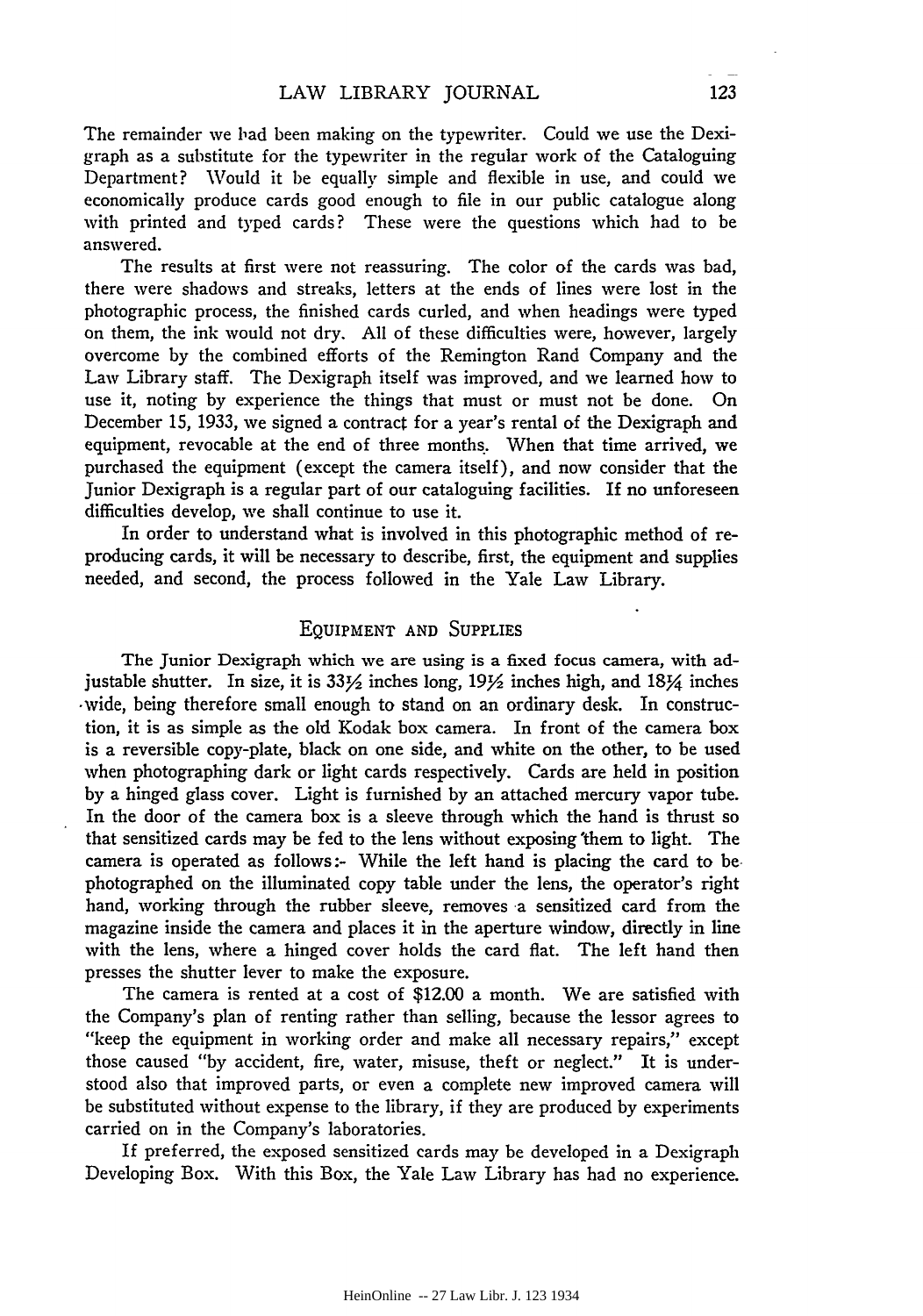Instead, we have equipped as a dark room, a janitor's supply closet which already had a large basin and running water. This basin was transformed into a tank in which prints could be washed with running water, by inserting a stand-pipe to serve as an overflow through the stopper at the bottom, and by attaching a length of hose pipe to the faucet to carry running water to the bottom of the basin. Shelves were placed in the closet, and the following items of equipment, at the prices indicated, were provided for the dark room.

- 1. Ruby light (\$.50)
- 2. Four developing tanks (\$15.00)
- 3. Three developing racks, each holding 36 prints { \$15.00)
- 4. An Eastman Timer, or photographer's clock (\$5.00)
	- (This Timer has only a minute hand and a long second hand)
- 5. Photographer's thermometer (\$.75)
- 6. Glass measuring jar ( \$.41)
- 7. Glass funnel (\$1.00)
- 8. Glass mixing rod (\$.08)
- 9. Glass dish for bleaching solution (\$.45)
- 10. Four (gallon) glass jars for storing chemical solutions (\$1.00)

Other equipment used outside the dark room includes:-

- 11. A print roller (squeegee, \$.65)
- 12. A plate of glass on which to use the roller (\$1.00)
- 13. A card punch (\$5.50)
- 14. Drying outfit (blotter) (\$2.50)

This makes a total of \$48.84 for equipment exclusive oi the monthly rental of the camera. Better results will be gotten, however, if an electrically heated. Dexigraph Print Dryer (\$100.00). is substituted for the blotter drying outfit. With this change, the total cost is \$146.34, exclusive of the monthly rental of the camera. The electrical Print Dryer occupies more space than the camera itsdi (69 $\frac{1}{2}$  in. long,  $27\frac{1}{2}$  in. wide, and  $27\frac{1}{2}$  inches high), but its use saves time and produces better results. It will, in ten minutes, perfectly dry thirty-six prints.

The supplies needed in the routine use of the Dexigraph are:-

- 1. Sensitized, pre-cut, cards (\$10.25 per thousand)
- 2. Chemicals

ĵ

- (a) Developer  $(\$.40$  a can).
- (b) Fixing powder (\$.20 a box)
- (c) Commercial acetic acid, for cleaning utensils ( \$.40 a quart)
- (d) Potassium ferricyanide. for bleaching prints *(* \$.07 an oz.)
- 3. Drying blotters (\$.55 a package)
- 4. Special typewriter ribbons (\$2.50 for three)

## REPRODUCTION PROCESS

The following are the successive steps involved in each day's usc of the Junior Dexigraph, from the preparation of the master card to the filming of the completed cards.

1. The author entry cards to serve as master cards are prepared by the Cataloguing Department in the usual way. These finished cards, however,

•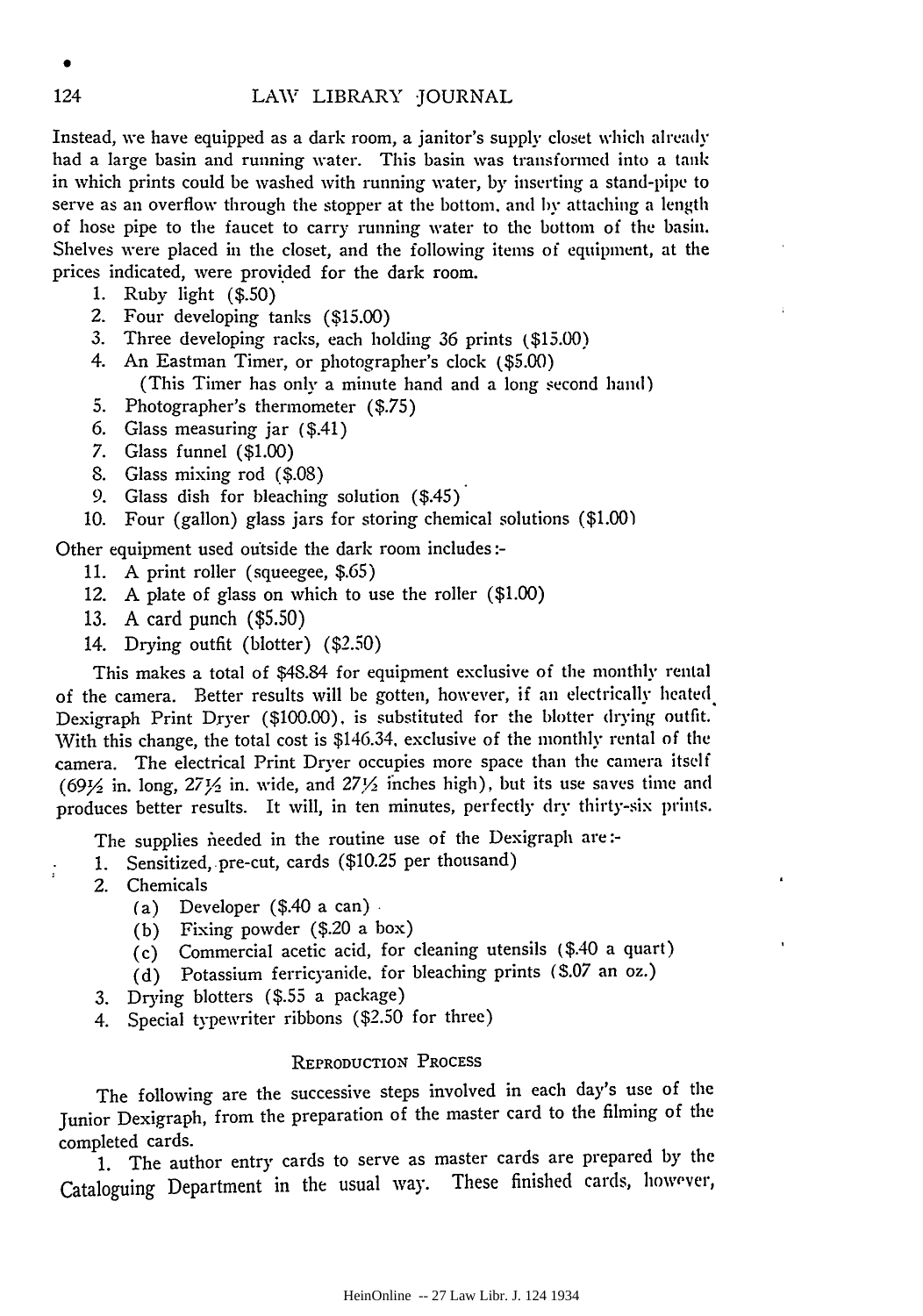must be of superior workmanship, because the camera reproduces what it sees, and it sees nearly everything. Revision of them must be completed, including call number typed in position, before they are passed on for reproduction. The typing must he clear, and on all cards as nearly as possible uniform in density, even though done on several machines by different operators. The typing must not reach closer than one and one-half type· spaces from the edges of the cards. On the backs of these master cards are placed all tracings, and other information needed to determine how many prints of each should be made.

2. Despite the care exercised in the preparation of master cards, there are perceptible differences in the density of the typing on cards made with different ribbons and by different operators. Typed master cards which are to be photographed are therefore sorted into three groups according as the typing is:

- (a) light
- (b) medium
- (c) dark

This is necessary in order that the camera shutter may be adjusted differently for each of the three groups, admitting *less* light for light. cards, *more* light for medium cards, and *most* light for dark cards, and thus producing negatives of approximately the same quality for all three.

3. Using the Dexigraph as already described above, sensitized cards are exposed in turn to the light reflected from the typed master cards; and the exposed cards, in a light-proof transfer box, are removed from the camera and taken into the dark room.

4. These exposed cards are developed by placing them First: In developing solution. (Temperature, 68°-72°F.) (Time, *5?* seconds) Second: In clear water to rinse.

Third: In fixing solution. (Time, 10 minutes)

Fourth: In developing racks immersed in cold running water. (Time, at least 20 minutes)

The developed cards are negative prints, i.e. with white letters on black backgrounds.

5. These negative prints are removed from the dark room; spread out, face-up, on a glass plate; rolled over with the squeegee to remove moisture; and then, spread out face-down on the belt of the dryer, are mechanically carried by it around an electrically heated drum to be dried.

6. The typed master cards, and the negative prints just made from them, arc now arranged in two alphabets; and at the bottom of each negative is pencilled the number of positive prints (e.g. *5* or 7) that are to be made from it. This information is gotten from the reverse sides of the typed master cards.

7. With the shutter of the camera readjusted (to admit more light than was used in making the negative print), the negatives are now in turn photographed, each one as many times as is necessary to make up the set of cards required. These, when developed, will be positive prints, i.e. black typing on a white background.

8. The newly exposed sensitized cards are now. in a light-proof transfer box, taken to the dark room, inserted in thoroughly dried developing racks (36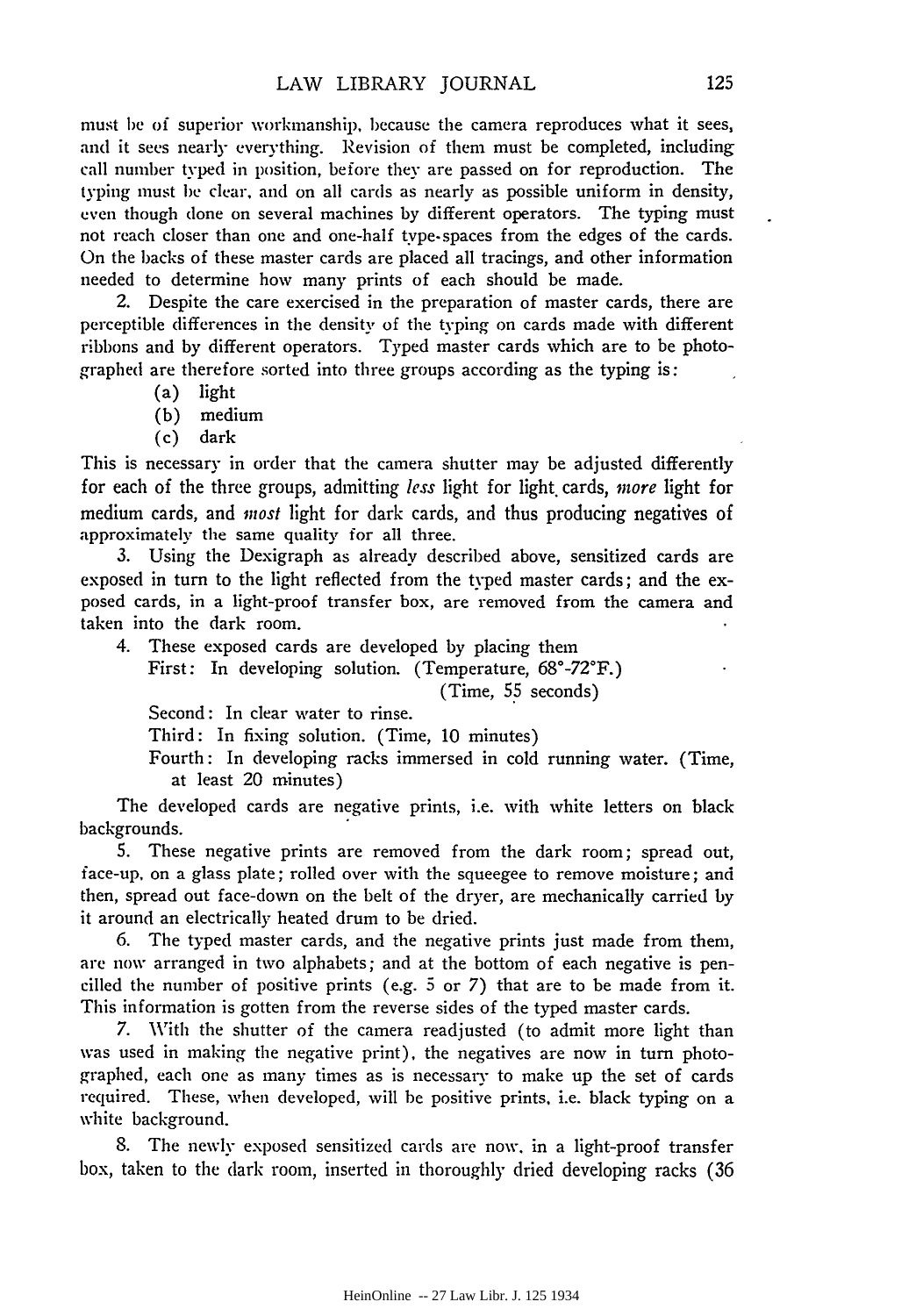in each), and developed by the same process used for negatives. The following variations must, however, be noted.

First, Time in developing solution-45 instead of 55 seconds.

Second, Same as for negatives.

Third, Same as for negatives, except that while the prints stand in the racks immersed in the fixing solution, each is removed from the rack, passed through a bleaching agent (solution of potassium terricyanide), and 'returned to the rack. This handling, done while the white lights are on, gives an opportunity to examine each print to see whether it is satisfactory. Cards which do not require to be bleached must remain in the fixing solution from fifteen to twenty minutes.

Fourth, Same as for negatives.

9. The positive prints are then "squeegeed," and dried, just as are negatives.

Since the negatives are photographed in alphabetical order, and the positives are kept in that same order while they are being handled, and since the typed master cards are already in alphabetical order, the cards for any title can be referred to throughout the whole process.

10. The negative and positive prints are now provided with rod holes by using a hand punch. At present, pre-punched sensitized cards are not available, but the problem of providing pre-punched cards is being studied and may eventually be solved.

11. The three types of cards (i.e. typed master cards, negatives and positives) are sorted into sets.

12. Headings, as indicated on the reverse of the master cards, are typed at the tops of the positive prints, just as would be done with Library of Congress printed cards. The call number is already on each card because it was on the typed master card when it was photographed.

13. The complete sets of cards, after revision of the typed headings, are now ready to be filed, as follows:-

- (a) The typed master card, in the official catalogue.
- (b) The negative prints, in the shelf-list.
- (c) The positive prints, in the public catalogue.
- (d) When no shelf-list card is required, the negative prints are preserved in a separate file, so that additional copies of them can be made, if they are needed. The negative prints filed in the shelf-list are, of course, available for a like purpose.

#### ELEMENTS oF SuccEss

In our two years of experimentation with the Dexigraph, we have learned that success or failure in producing satisfactory cards depends largely on ourselves. In other words the Dexigraph itself is a good machine, and will produce good work if ( 1) we produce good typed master cards to be reproduced, and (2) if we are skillful and informed as to the details of the processes involved in the exposure, developing and drying of prints. The problem is similar to that involved in the production of cards on a typewriter. Even with the best of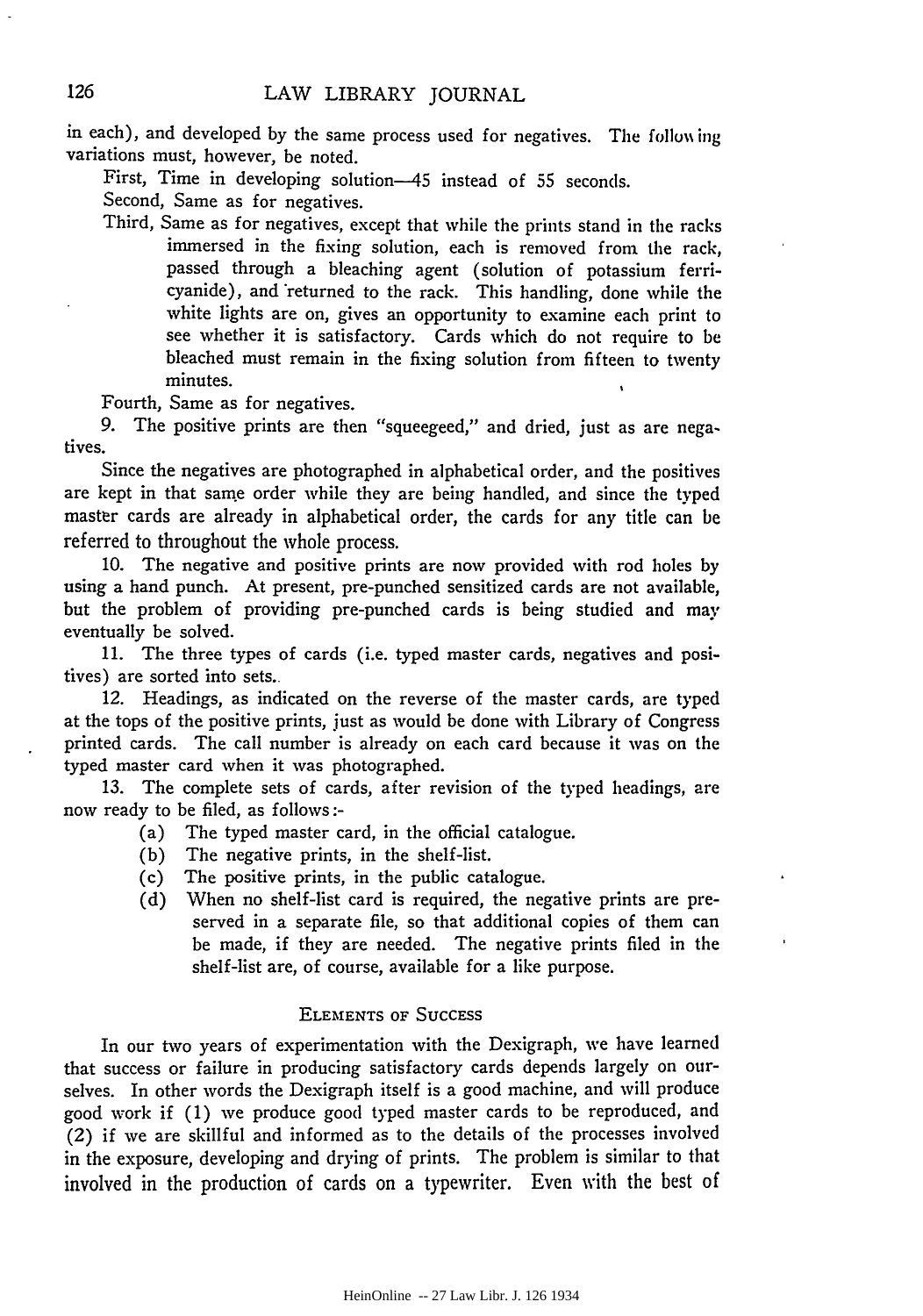typing machines, we cannot get good results if the operator is unskilled, inattentive and inaccurate, if the type is not kept clean, if a proper card holder is not used, if the cards are not accurately inserted in the holder, if a good ribbon is not used, if the card stock is inferior, if we make mistakes in typing, and are untidy in making corrections. We must be equally skillful and careful in the use of the Dexigraph, and not expect it to produce results contrary to the laws of nature, or automatically to correct errors made in the choice of materials used or in the handling of them.

The following are things learned by experience which we found it necessary to observe with meticulous care, and which reward the effort. Some of . them have been referred to above, but they are here repeated more in detail, for the sake of emphasis.

- 1. The typed master cards must be as nearly perfect as they can be made. In making them,
	- (a) Old typewriter ribbons should not be used, nor ribbons too wet.
	- (b) The type must be kept clean so as to make clear impressions.
	- (c) The key pressure must be uniform, so as to make all type impressions of approximately the same density. The typist must be skillful.
	- (d) The typing should not come nearer than one and one-half type spaces from the four edges, and from the rod hole. If it runs closer than this, a letter or a portion of a letter may be lost in the process of reproduction.
	- (e) Ordinary erasures, skillfully typed over, do not show in reproductions; but smudged and untidy work will show.

These requirements are not difficult to meet, and they might well be adopted for all typed cards, because a better looking and more readable card is produced.

- 2. The surfaces of sensitized cards, before they are developed, should not be touched.
- 3. Negative prints should be made with great care because all of the positive prints are made from them. If the negatives are good, the positives are more apt to be good. The sorting of the typed master cards according to the density of their typing, and the special treatment of the three groups in the process of photographing, results in the production of negatives of nearly uniform quality from which positives may be made in a routine manner.
- 4. It is imperative that the developing and fixing solutions be fresh, which means that they must be poured off into the glass jars and tightly corked, when they are not in use. When new solutions are mixed, they must be tested with a sample card. This precaution usually insures good results, and eliminates the wastage of poorly developed prints which must be discarded. A mixture of chemicals is good for about 1,000 prints.

Since the temperature of the solutions must be correct, the chemical thermometer must be regularly used.

5. All utensils must be kept clean, the developing tanks and the glass jugs, by the use of acetic acid. The same receptacles must always be used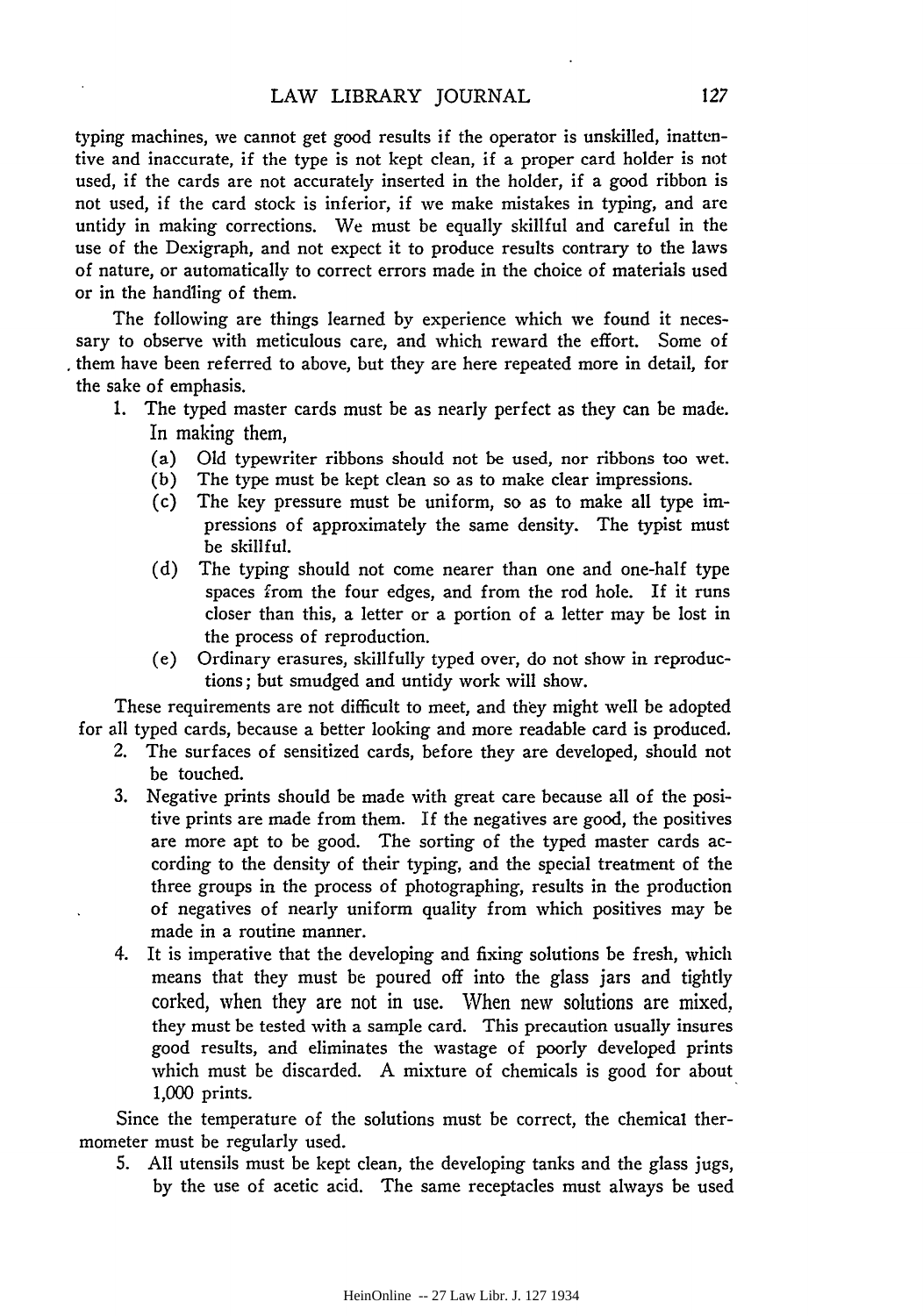for the same kind of chemical; and the developing racks must be scalded, or immersed in a solution of Oakite to remove any trace oi fixing solution, before they are again placed in the developer. All  $ex$ posed glass surfaces in the camera must be free from dust and finger marks when photo-copies are being made.

- 6. For typing headings on the positive prints, a special ribbon must be. used. The ink of an ordinary ribbon will not dry on a photographic print, the surface of which is covered with an emulsion hardened by the. chemicals. If the ribbon used has a glycerine base. the impression will dry quickly and \\'ill not smudge. This ribbon, however, requires special care. It will itself dry out, unless it is removed from the machine when not in use, and kept in a humidifier-a tin box in which a moistened blotter is kept. The spool on which the ribbon is wound must have perforated sides, in order that moisture may reach all parts of the ribbon.
- 7. The camera when in use must not be placed under ceiling lights, not near a window. It need not be in a dark room; but direct light coming from the sides or from above, will vary the amount of illumination on the cards being photographed, and thus affect the quality of the prints.

## QUALITY OF THE RESULTS

Two questions have often been propounded to the writer;--first, are the cards durable and otherwise physically satisfactory; and second. what is the cost?

The first question brings up the matter of the composition of the stock from which the sensitized cards are made. When a Dexigraph is rented, one agrees to use the sensitized cards sold by the Remington Rand Company. At the present time, the cards provided are made from sulphite stock, composed of purified wood fibers as a major ingredient of its cellulose base. It is asserted that sulphite stock withstands treatment by wet chemicals better than a rag stock does, so that the stock used gives a better final result than can be produced using rag cards. Our experience has been only with the sulphite stock, but it has thus far been satisfactory. The prints that have been longest in our public catalogue show only normal wear; and because of their smooth surfaces. are less likely to become soiled than are either typed cards or Library of Congress cards. Moreover, author cards (containing no typed headings) can be washed. It is asserted that indefinite exposure to light will not cause the cards to fade. We have no reason to doubt this statement.

The positive prints can be written upon with either ink or pencil. and pencil erasures can be made.

There is still a slight ripple along the top of the cards; but this is not so pronounced as it was with the cards first made. We still hope to find some detail in the drying process which will eliminate all waviness.

#### OUTPUT AND COSTS

Thus far, in our use of the Junior Dexigraph, we have been less concerned with costs than with discovering whether satisfactory results could be obtained.  $\ddot{\phantom{0}}$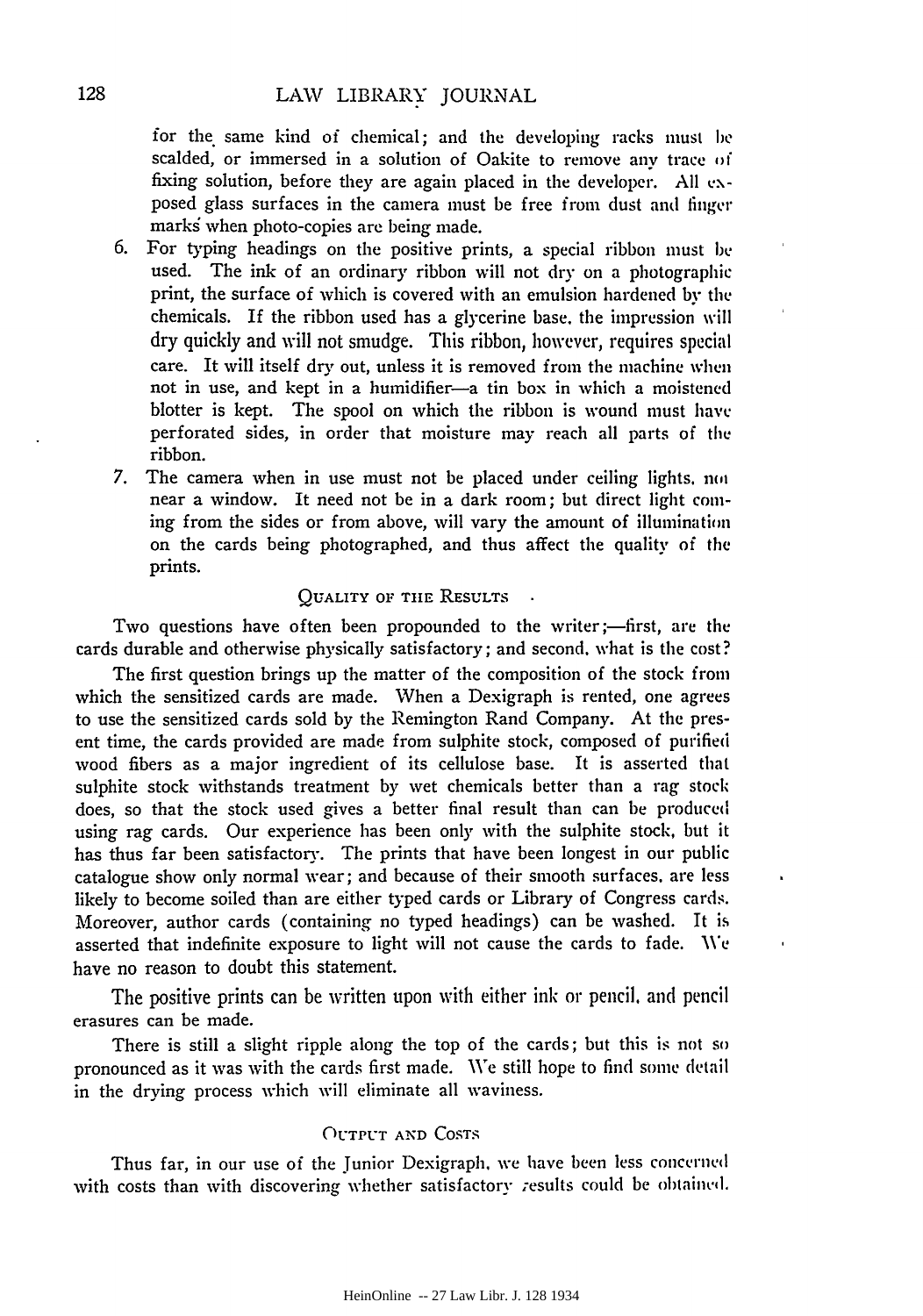An attempt has, however, been made to compare the cost, during a six week's period. oi typing cards and reproducing cards by the Dexigraph. The following is the result:-

| Dexigraph                                                         |         |
|-------------------------------------------------------------------|---------|
| 5.417 sensitized cards used, $\omega$ \$10.25 per M.              | \$65.25 |
| Rental of Dexigraph (6 weeks)                                     | 18.00   |
|                                                                   | 8.36    |
|                                                                   | 68.46   |
| Total \$160.07                                                    |         |
| Usable cards produced  5,211                                      |         |
| Cost per card $\ldots \ldots \ldots \ldots \ldots \ldots$ \$.0306 |         |
| Typed Cards                                                       |         |
|                                                                   | \$16.64 |
|                                                                   |         |
| Cost of revision $@.01$ (a low estimate) 52.11                    |         |
| Total  \$172.97                                                   |         |
| Cost per card \$.033                                              |         |

In this comparison, the typed master card which must be made whether the duplication is by Dexigraph or by typewriter, is not included. Neither is the typing oi subject headings included, for there would be the same cost in both cases.

It will be seen that the labor costs (including revision) of typing cards more than off-set the costs peculiar to photographic reproduction. The comparison would be even more favorable to the Dexigraph method if some charge were made for wear and tear on the typewriters, and for wastage of spoiled cards.

Even though the typing method were cheaper, we still would conclude that the use of the Dexigraph was justified, because of its greater speed and accuracy. We roughly estimate that in a given period of time, the Dexigraph method produces at least two-thirds more cards than can be produced by typing; and that the cards are more accurate, because the hazard of error in typing and revising the same card repeatedly is removed.

The Dexigraph method of reproducing cards is applied under favorable conditions in the Yale Law Library because we require at least five cards for a majority of the books catalogued. Thus far we have made it a rule to type instead of photograph, if we need less than five cards for a title. This arbitrary rule has exceptions, for long titles, titles in foreign languages, titles with peculiar marks which have to be inserted by hand, and titles so long that they require second and third cards, are more accurately produced photographically, even though the cost may be slightly greater.

At the conclusion of his paper Mr. Hicks exhibited cards.

*Mr. Hicks:-* Now I would be glad to answer any questions. I have answered questions asked by Mr. Baxter. As to how many copies we made,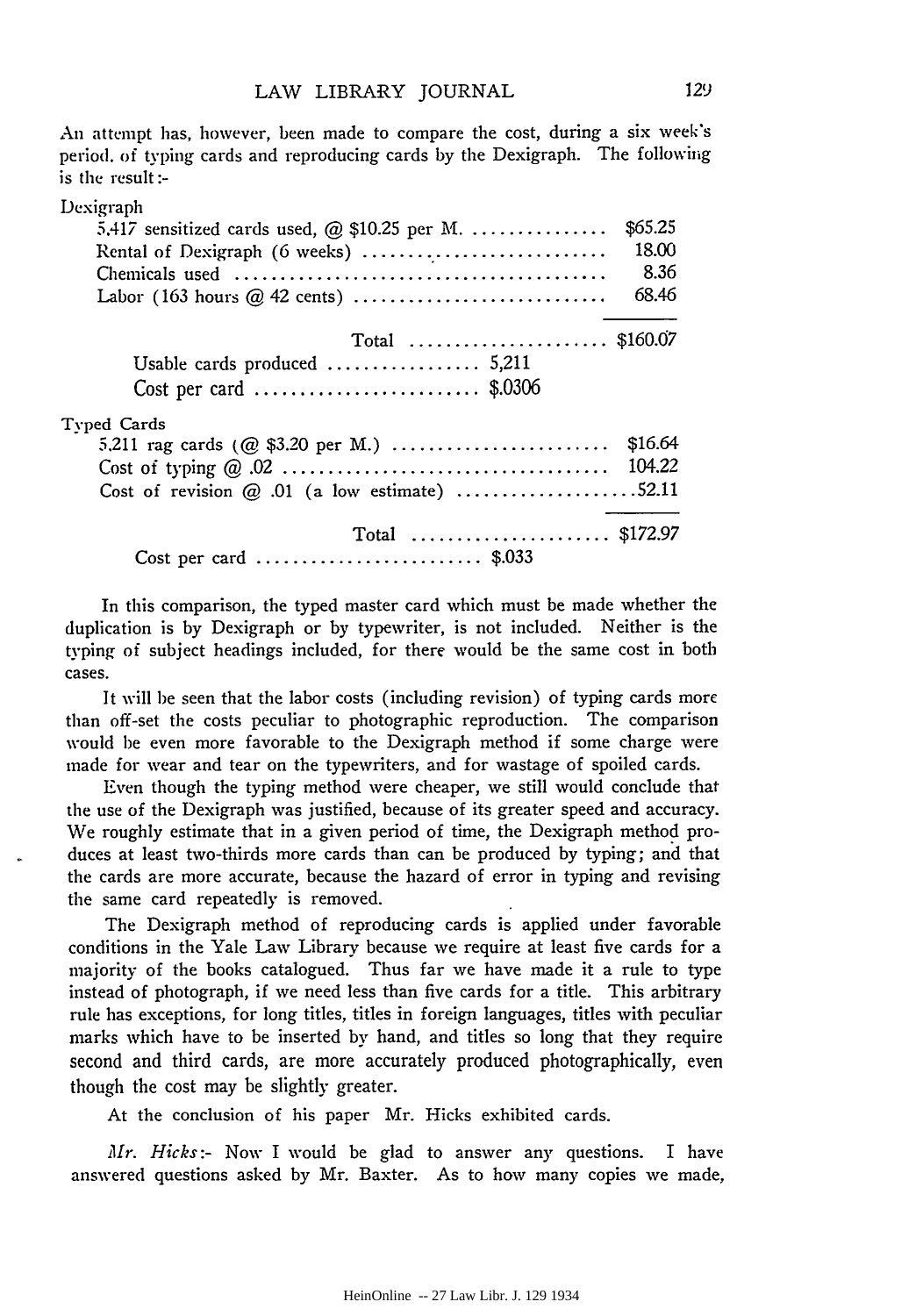sometimes we made ten or twelve cards, but we used *every* one of the cards produced in this process except, occasionally, the negative.

The original master cards, on back of which are all the tracings and subject headings, were placed in our official catalogue. The negative, white on black card, was used in our shelf list. The other cards, the positives, go in our public catalogue. So that *every* card is used.

*Mr. Miles Price, (Columbia University Law Library):* How long does it take to qualify the assistant? Is there any specially qualified person necessary?

*Mr. Hicks:* It does not have to be any trained person, but a young woman who was doing our work and came into the Library as a typist, a graduate of a commercial high school and an expert on the typewriter. We simply took one of the typists and had her learn to use the Dexigraph. It does require skillful work, because any slight variation in the process, any carelessness, will immediately show in the quality of the cards reproduced. A whole lot of the middle portion of the paper I wrote deals with questions you might want to ask. I will say this. It is absolutely essential that the card you are going to photograph should be a good card, because the camera sees and reproduces everything. So that you must make a good master card, and it is interesting to find that the use of the Dexigraph has improved our work in the Yale Law Library very much. You have to learn that the typed card must not go to the margin, within  $2-\frac{1}{2}$  or  $1-\frac{1}{2}$  spaces, I think it is. You must have just the same rules for making your typed card as the Library of Congress does when it sends copy to the printer. It must not come near the hole on the card. It is photographed twice. You photograph the typed card. In that process there is a slight distortion. It is very slight, but still, if your typing runs to the edge you will lose half a letter; then you photograph the negative again, and the whole letter goes off. You must remember to make a rule that the typing does not go within a certain distance of the edge; then you do not lose any letters.

*A Member:* Could something be done about the use of a special ribbonyour master card, could it be done in white on black?

*Mr. Hicks:* We worked on that problem for quite a time but did not solve it. We did not make good cards by that method. We also tried to use various masks, typing the headings on separate sheets and putting the main card underneath this mask on the heading, but we came down to the conclusion that the process of making a negative and then the positive was the more practical one and that we must learn how to type the headings on the positive cards.

Are there any further questions?

*Professor Eldon James, (Harvard Law Library)* : Have you ever thought at New Haven of having a system of common central reproduction, reproducing the cards for all departments. Would not that reduce the expense considerably?

*Mr. Hicks:* It might. Although I doubt it. In fact, it would be very unsatisfactory to me at the present time. Take the situation at Yale. The University Central Library is already nearly swamped with its own problem of cataloguing. In order to push our cataloguing in the Law Library, we need